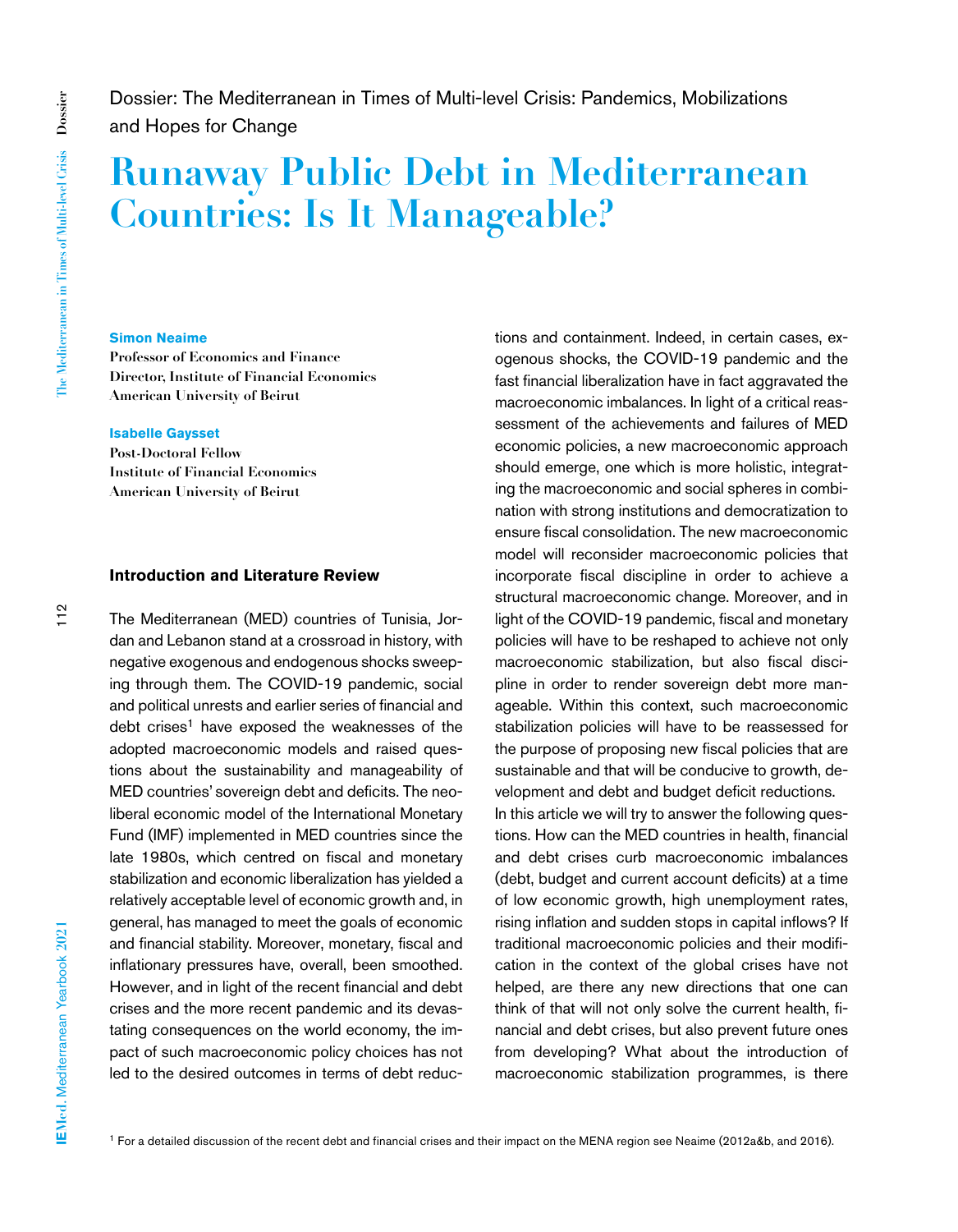still room to use both monetary and fiscal policies in tandem to curb those macroeconomic imbalances? MED policy makers need to be very careful since joint austerity measures can create a vicious circle whereby recessionary budgets, high interest rates and high levels of debt tend to reinforce each other.

Empirical studies on macroeconomic and debt sustainability are numerous and have gained extreme importance after the latest financial and debt crises worldwide. A major strand of the empirical literature looks at the time series properties of the fiscal variables. This approach has proven to be elegant and robust as it uses actual fiscal and macroeconomic variables and shies away from calibration empirical modelling. Two empirical frameworks have been used to test for fiscal sustainability. The first rests mainly on testing the stationarity of the various macroeconomic variables, while the second employs cointegration and granger causality time series techniques and explores the existence of a long- and short-run equilibrium relationship between the macroeconomic variables of interest.

Under the first framework, if the budget or current account deficit series are non-stationary, then it means that they are growing without bound over time, which means that subsequent debt will also grow without bound, rendering fiscal policy unsustainable (Hakkio & Rush, 1991). A stationary deficit means that the series is reverting to a certain mean over time, being in general close to zero. If that were the case, then obviously fiscal policy and debt would be sustainable, since deficits will be under control. The second framework explores whether there is a long-run relationship between government revenues and expenditures, and exports and imports. If such a relationship exists, this means that the respective government is not spending without bound and is taking into account the amount of revenues it is generating (Haug, 1995). Subsequently, it will not have to resort to deficit financing to cover its expenses, and debt would be sustainable and will not grow without bound.

Under the above strand of the literature, Neaime (2008, 2010, 2012a, 2015a&b) analysed the conduct of fiscal and financial policies and studied the sustainability of public debt and macroeconomic policies in the Middle East and North Africa (MENA) in the post United States financial crisis period. Using time series econometric tests and the Present Value Constraint model for the period that ends in 2015,

the empirical results show strong evidence of sustainability of fiscal policies in Tunisia, given the country's fiscal discipline. The weak sustainability in Egypt is explained by the successful privatization plan introduced during the 1990s. Morocco's mixed results are explained by the recently introduced fiscal recovery reforms. The unsustainable debt and fiscal policies for Jordan and Turkey are explained by the size of the government causing major fiscal imbalances for Jordan's economy, and by the weakness of the financial and banking sectors in Turkey. With the above in mind, and in this chapter, we will not dive into any empirical exercise, but will only overview the latest macroeconomic fundamentals of some selected MED countries for the purpose of establishing the current sovereign debt situation in those countries, its sustainability and how manageable it is in light of the consequences of the COVID-19 pandemic.

The macroeconomic improvements observed since 2015 in Tunisia's key macroeconomic fundamentals have been largely offset by the ongoing COVID-19 pandemic

# **The MED Region: Recent Macroeconomic Developments: Is Sovereign Debt Manageable?**

# *Tunisia*

The macroeconomic improvements observed since 2015 in Tunisia's key macroeconomic fundamentals have been largely offset by the ongoing COVID-19 pandemic. Tunisia's national currency, the dinar, has lost about 65% of its value since 2014 and Tunisia's economy shrank by 4.3% in 2020 (see Table 7). The severe depreciation of the local currency led to a further deterioration of living standards. The country is now running a twin deficit. The budget and fiscal deficit and the current account deficit are widening rapidly and are expected to reach 10% of GDP respectively by the end of 2021. As those deficits widen, there is growing concern of increased public debt accumulation. 80% of Tunisia's public debt is exter-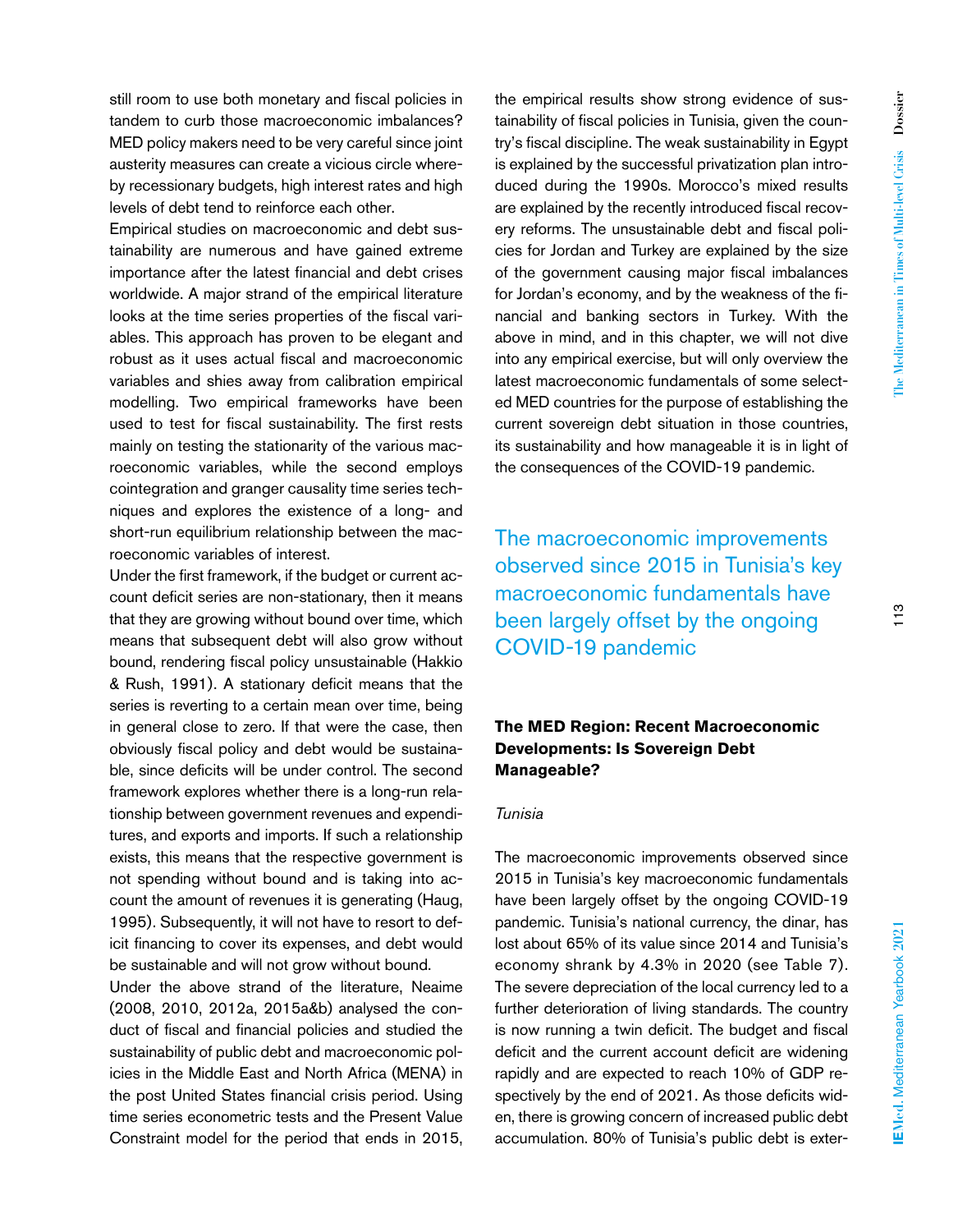| <b>TABLE 7</b>                              | Selected Macro-Economic Indicators for Tunisia: 2014-2020 |        |        |                |         |                |         |  |
|---------------------------------------------|-----------------------------------------------------------|--------|--------|----------------|---------|----------------|---------|--|
| <b>Indicator / Year</b>                     | 2014                                                      | 2015   | 2016   | 2017           | 2018    | 2019           | 2020    |  |
| Real GDP Growth, %                          | 2.9                                                       | 1.2    | 1.2    | 1.9            | 2.7     |                | $-4.3$  |  |
| Inflation rate, % at end of period          | 4.8                                                       | 4.1    | 4.2    | 6.2            | 7.5     | 6              | 5.5     |  |
| Interest rate, % at end of period           | 4.75                                                      | 4.25   | 4.25   | 5              | 6.75    | 7.75           | 7.98    |  |
| Unemployment rate, %                        | 15.0                                                      | 15.4   | 15.5   | 15.5           | 15.5    | 14.9           | 16.7    |  |
| Budget Deficit, % of GDP                    | $-3.3$                                                    | $-5.2$ | $-6.2$ | $-6.0$         | $-4.5$  | $-3.9$         | $-10.6$ |  |
| Gross Public Debt. % of GDP                 | 51.5                                                      | 55.4   | 62.3   | 70.9           | 77.5    | 71.8           | 87.6    |  |
| Current Account Balance, % of GDP           | $-9.8$                                                    | $-9.7$ | $-9.3$ | $-10.3$        | $-11.1$ | $-8.4$         | $-6.8$  |  |
| International Reserves, USD billion         | 7.7                                                       | 7.4    | 6.0    | 5.6            | 5.3     | 7.4            | 6.5     |  |
| International Reserves in Months of Imports | 3.1                                                       | 3.8    | 3.2    | 3.1            | 2.6     | 3.8            | 3.3     |  |
| Gross External Public Debt, % of GDP        | 63.7                                                      | 68.4   | 75.2   | 86.2           | 99.4    | 97.3           | 100.7   |  |
| Foreign Direct Investment, % of GDP         | 2.2                                                       | 2.3    | 1.5    | $\overline{2}$ | 2.5     | $\overline{2}$ | 0.4     |  |
| Exchange Rate, per One USD                  | 1.7                                                       | 1.96   | 2.15   | 2.42           | 2.65    | 2.93           | 2.81    |  |

Source: IMF & World Development Indicators (2020). Tunisia's Central Bank & Ministry of Finance.

nal and is being serviced in foreign currency thereby contributing to the rapid depletion of Tunisia's foreign exchange reserves. Foreign public debt now stands at more than 100% of GDP. The bottom line is that Tunisia's sovereign debt is becoming unsustainable. There have been renewed talks in early 2021 between the Tunisian authorities and the IMF, in view of a new assistance programme to help support economic reforms and bridge the financing gaps.2

In the absence of such financial support from international donors, there would be a further depreciation of the dinar, making debt servicing in foreign currency even more expensive. More recently and in early 2021, Tunisia's public debt ratings were also downgraded by the international credit rating agencies, making it more difficult for Tunisia to borrow from domestic and international financial markets at low interest rates.

It should also be noted that the 2017-2020 was a period of considerable economic hardship and uncertainty in Tunisia. Economic difficulties were amplified by the 2015 terrorist attacks, which produced low GDP growth rates (below 2%) and high inflation rates (close to 8%), as well as a decline in Foreign Direct Investments (FDI) to a low of 0.4% of GDP in 2020 (Table 7). The aftermath of the attacks was characterized by a crumbling tourism industry and a rapid deterioration in tourism receipts which constituted a major source of badly needed foreign currency, with international reserves declining to the extent that they were worth just three months of imports in 2020. Despite the relatively small size of the international financial assistance, Tunisia's economic situation would have been far worse and would have further deteriorated without the IMF disbursements in 2017. During the same period, there were also serious structural problems, such as difficulties paying civil servants' wages and acute social instability.

During the same period, rising social unrest and tensions between workers' unions and the government meant that the authorities could not adopt various fiscal and social measures as stipulated in the IMF and World Bank assistance programmes, respectively. The IMF, for instance, had recommended a pay freeze in the public sector. This conditionality could not be met, owing to the prevailing unfavourable social climate at the time. Note though that wages were increased in nominal terms during the period under consideration – but not in real terms given the prevailing high inflation rates. Furthermore, Tunisia's government did not have much fiscal space, owing to a large share of the budget being allocated to reinforcing national security (especially after the 2015 attacks). The restructuring of subsidies and improvements in targeting social safety nets in Tunisia was ongoing.

Government revenues increased rapidly over the period 2017-2020. Fiscal reforms have been introduced to increase tax revenues (Value Added Tax (VAT) rates increased by one percentage point as of January 2018) and efforts were devoted to fight tax evasion. Government revenue growth was, however, hampered by the low growth environment. Subsequently, Tunisia had to borrow from the international financial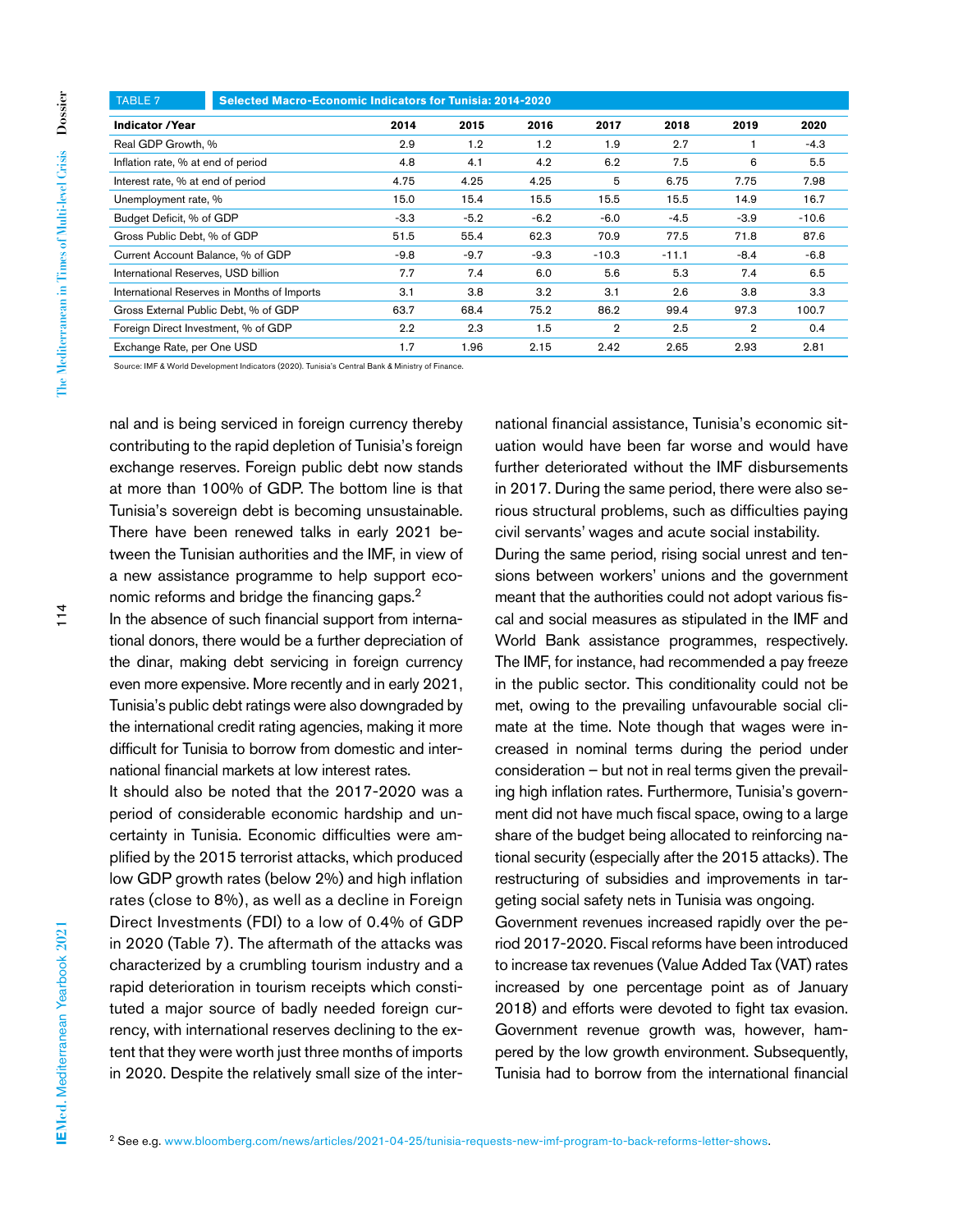market through several Eurobond issues over the 2017-2020 period. However, borrowing on local and international financial markets became increasingly difficult from 2019 onwards. The persistent depreciation of the dinar, rampant inflation, sustained macroeconomic imbalances and eight consecutive downgrades in sovereign bond ratings have limited Tunisia's access to international financial markets.

# *Jordan*

Jordan's main macroeconomic problems lie in its past accumulated sovereign debt (forecast at 116% of GDP in 2021). The presence of such huge debt has restricted Jordan's access to domestic and international financial markets. In the past, the IMF and European Union's financing programmes have secured Jordan's continued access to international financial markets. However, and despite the presence of these programmes, trends in the debt-to-GDP ratio appear to be unsustainable. In addition, Jordan does not have the needed fiscal space to finance its current account and budget deficits. The Jordanian government is also hosting half a million Syrian refugees which is even further exacerbating the government budget, the accumulation of sovereign debt, as well as Jordan's infrastructure. It should also be noted that 2015-2020 was a period of considerable economic hardship and uncertainty in Jordan. Economic difficulties were exacerbated by the COVID-19 pandemic, which produced low GDP growth rates (below 2%) and a contraction in the Jordanian economy in the order of 2% in 2020, as well as a decline in FDI to a low of 1.3% of GDP in 2020 (Table 8).

Another issue is Jordan's ineffective monetary policy. In the presence of fixed exchange rates and an open capital account, monetary policy is impotent. These combined factors are also draining the Central Bank's foreign exchange reserves which had fallen by 3% in April 2021. International reserves were already being depleted and the import coverage of reserves decreased considerably from eight months in 2015 to five months' worth of imports in 2020. Furthermore, it should be stressed that the huge burden on Jordan's macro economy is public debt, which is expected to climb to 116% of GDP in 2021. While Jordan is currently in a critical financial position, monetary policy continues to be ineffective, with no direct impact on the macro economy and GDP growth rate. The current situation could be attributed to the impossible trinity, discussed above.<sup>3</sup> Therefore, more credit rating downgrades are to be expected from the international rating agencies, which could render servicing of Jordan's public debt even more expensive. Since 2018, Jordan has been experiencing public debt manageability issues coupled with limited access to financial markets. Between 2015 and 2018, Jordan still managed to borrow from the international financial markets through a Eurobond issue, only at relatively high interest rates. Therefore, based on the current situation, it seems quite unlikely that Jordan will be able

| TABLE 8<br>Selected Macro-Economic Indicators for Jordan: 2014-2020 |        |        |        |         |        |                |        |  |
|---------------------------------------------------------------------|--------|--------|--------|---------|--------|----------------|--------|--|
|                                                                     |        |        |        |         |        |                |        |  |
| <b>Indicator / Year</b>                                             | 2014   | 2015   | 2016   | 2017    | 2018   | 2019           | 2020   |  |
| Real GDP change, %                                                  | 3.4    | 2.5    | 2      | 2.1     | 1.9    | $\overline{2}$ | $-2$   |  |
| Inflation rate, % at end of period                                  | 1.6    | $-1.7$ | 1.2    | 3.5     | 3.8    | 0.7            | $-0.3$ |  |
| Interest rate, % at end of period                                   | 4      | 3.8    | 3.8    | 5       | 5.8    | 5              | 3.5    |  |
| Unemployment rate, %                                                | 11.9   | 13.1   | 15.3   | 15.78   | 16.29  | 16.85          | 18.5   |  |
| Budget Deficit, % of GDP                                            | $-2.3$ | $-3.5$ | $-3.2$ | $-2.6$  | $-2.4$ | $-3.4$         | -5     |  |
| Gross public Debt, % of GDP                                         | 75.0   | 78.4   | 77.4   | 76.0    | 75.1   | 78.0           | 88.5   |  |
| Current Account Balance, % of GDP                                   | $-7.1$ | -9     | $-9.7$ | $-10.6$ | $-6.9$ | $-2.25$        |        |  |
| International Reserves, USD billion                                 | 14.7   | 15.7   | 14.8   | 15      | 12.9   | 14.3           | 16.9   |  |
| International Reserves per Months of Imports                        | 7.3    | 8.3    | 8.1    | 7.8     | 6.8    | 7.7            | 5      |  |
| Gross External Public Debt, % of GDP                                | 31.6   | 34.9   | 37     | 41.1    | 37.2   | 35.3           | 39.5   |  |
| Foreign Direct Investment, % of GDP                                 | 5.8    | 4.2    | 3.9    | 5       | 2.3    | 2.1            | 1.3    |  |
| Exchange rate, JOD per USD                                          | 1.41   | 1.41   | 1.41   | 1.41    | 1.41   | 1.41           | 1.41   |  |

Source: IMF & World Development Indicators (2020). Jordan's Central Bank & Ministry of Finance.

3 That is, Jordan cannot maintain a fixed exchange rate and an open capital account and have in place an effective monetary policy.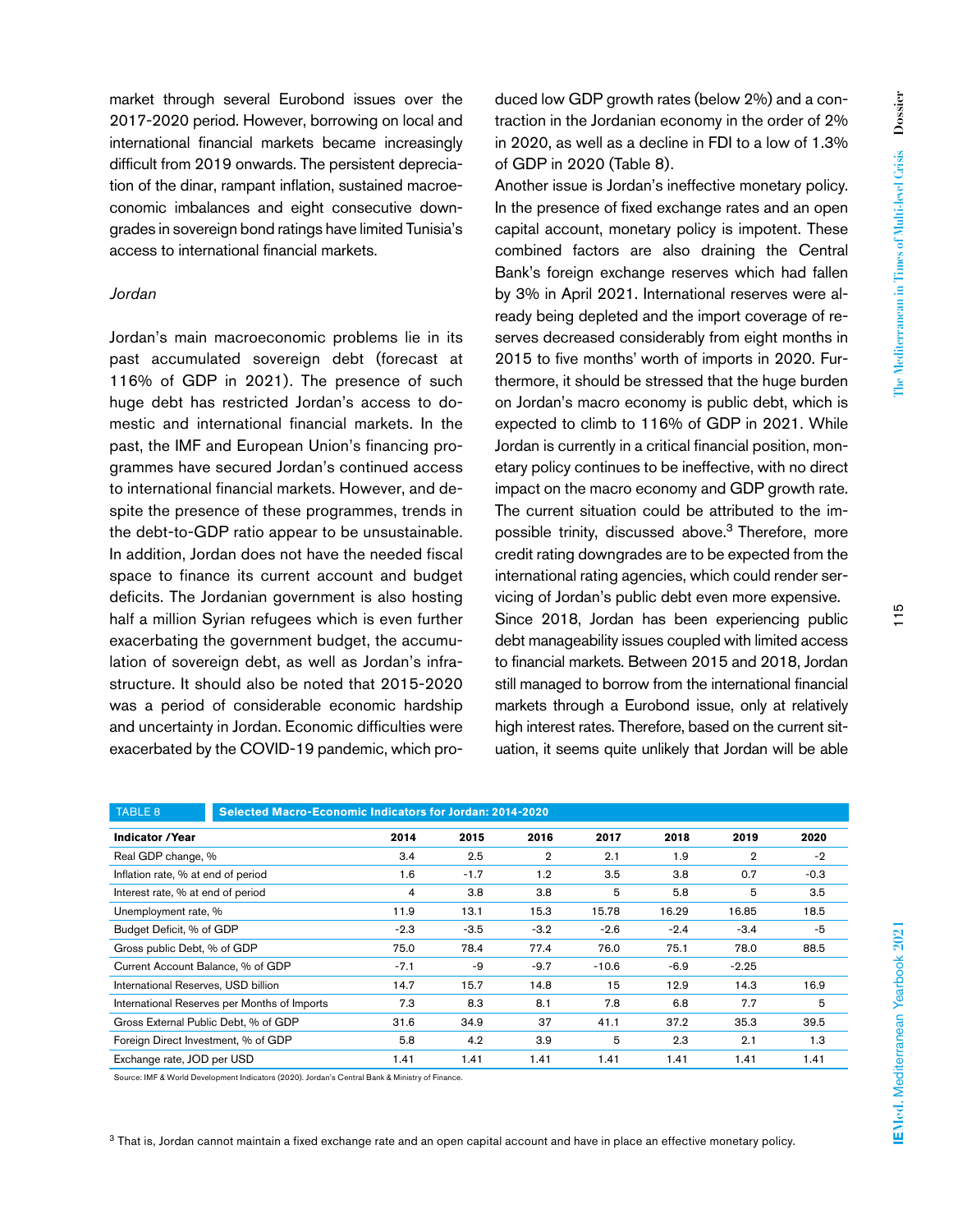to issue new Eurobonds in 2021, i.e., tap into the international financial markets again. While Jordan may not have the ability/capacity to do so, it should perhaps resort to the domestic financial market, through the local issuance of government bonds. The development of the domestic financial market (local primary and secondary bond markets) was among the conditions specified under the IMF programme. The importance of developing the domestic financial market should also be emphasized at a time when access to international markets is becoming more and more difficult.

While Jordan is currently in a critical financial position, monetary policy continues to be ineffective, with no direct impact on the macro economy and GDP growth rate

Easy access to international financial markets (with favourable terms) may well have been the case between 2015 and 2018, but this has now been severely challenged and jeopardized as a result of the COVID-19 pandemic. While the use of fiscal policy to deal with macroeconomic imbalances is usually preferred in less developed economies, given Jordan's socioeconomic context (limited fiscal space, social unrest, fixed exchange rates, etc.) it is becoming impossible to introduce and implement fiscal adjustment measures or fiscal stimulus packages. In this context, there were limited options in terms of spending cuts and revenue increases. Tax evasion reform, however, was successfully implemented, subsequently raising tax revenues. More recently, while income tax evasion has been significantly reduced, the evasion of other revenue sources, such as sales and profit taxes, has not. While the presence of a fixed exchange rate regime<sup>4</sup> has been used in the past to attract foreign investments, today this system, which is still in use, is now draining foreign exchange reserves and rendering debt unsustainable and monetary policy ineffective. The Jordanian dinar is overvalued – which is why Jordan is losing foreign exchange reserves, putting pressure on Jordan's exports and producing current account deficits. If Jordan does not move as soon as possible to a flexible exchange rate regime, the threat of a currency and debt crisis will start to loom on the horizon.

# *Lebanon*

An economic, financial, banking, political and social crisis of significant magnitude has been rapidly unfolding in Lebanon since October 2019. Unlike other recent crises in both emerging and mature economies, the current crisis is embedded in Lebanon's corrupt political system and in the financial and economic system. The essence of the problem goes back to illguided decisions made by the Lebanese authorities since 1990, coupled with unsustainable government borrowing and its Ponzi scheme, widespread corruption and cronyism, which have all benefited Lebanon's political elite and produced today's perfect storm. The WhatsApp tax, which ignited the protests in October 2019, became an emblem of the need to stop corruption. The domino effect of such a crisis, which is now translating into a sovereign debt, banking and currency crisis is affecting all sectors of society and has already wiped out the middle class, with poverty rates climbing to 60% of the total population.

Lebanon's macroeconomic fundamentals are the worst among the MED countries reviewed above. Lebanon is the third most indebted country in the world, after Japan and Greece, with a debt-to-GDP ratio currently at 190%, and a gross public debt of USD100 billion. Lebanon's debt and its service are becoming clearly unsustainable (Neaime, 2015b; Neaime & Gaysset, 2017). Lebanon's fiscal policies have produced a large-scale debt, inequality and chronic twin deficits inflated by rampant corruption. The country imports vastly more goods and services than it exports. While the current account deficit was over 25% of GDP in 2019, the budget deficit was estimated at 15% of GDP by the end of 2019 (see Table 9 below). Finally, GDP growth has been near 1% since the start of the Syrian crisis in 2011, with a severe 25% contraction in 2020.

Lebanon's current macroeconomic fundamentals can be summarized as follows. The country's exchange rate has been fixed since the mid-1990s at Lebanese

<sup>4</sup> Foreign investors would therefore know that under a fixed exchange rate system, the value of their investment will not depreciate as a result of exchange rate volatility/depreciation.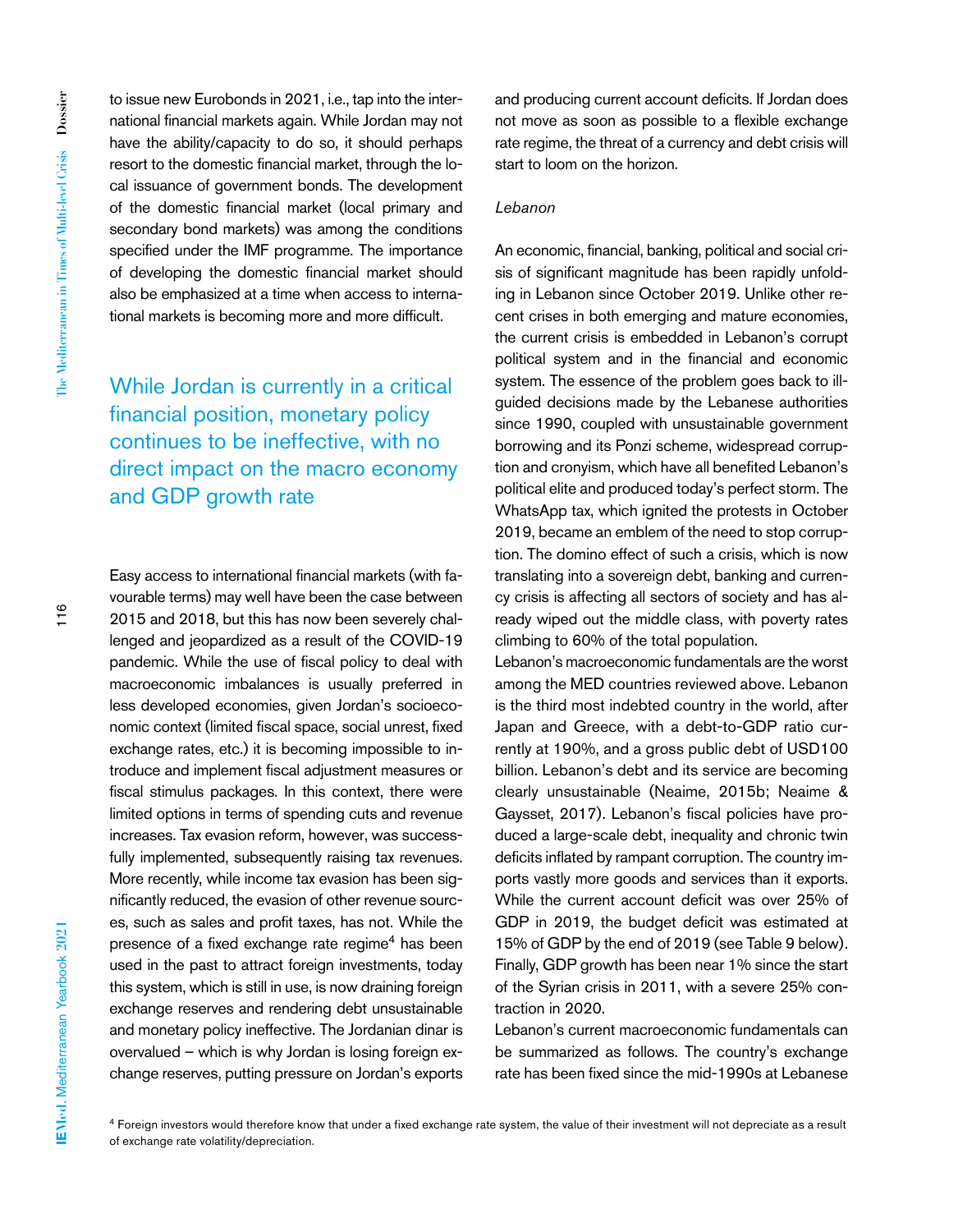| <b>TABLE 9</b>                              | Selected Macroeconomic Indicators for Lebanon: 2014-2020 |         |         |         |         |         |         |         |
|---------------------------------------------|----------------------------------------------------------|---------|---------|---------|---------|---------|---------|---------|
| <b>Indicator / Year</b>                     |                                                          | 2014    | 2015    | 2016    | 2017    | 2018    | 2019    | 2020    |
| Real GDP change, %                          |                                                          | 2.5     | 0.2     | 1.5     | 0.9     | $-1.9$  | $-6.7$  | $-25$   |
| Inflation rate, % at end of period          |                                                          | $-0.7$  | $-3.4$  | 3.1     | 5       | 5.6     | 7       | 150.4   |
| Interest rate, % at end of period           |                                                          | 10      | 10      | 10      | 10      | 10      |         |         |
| Unemployment rate, %                        |                                                          | 6.35    | 6.31    | 6.26    | 6.18    | 6.1     | 6.04    |         |
| Budget Deficit, % of GDP                    |                                                          | $-6.2$  | $-7.5$  | $-8.9$  | $-8.6$  | $-11.3$ | $-10.5$ | $-15.1$ |
| Gross Public Debt, % of GDP                 |                                                          | 138.3   | 140.8   | 146.2   | 149.7   | 154.9   | 174.3   | 154.4   |
| Current account balance, % of GDP           |                                                          | $-28.8$ | $-19.9$ | $-23.5$ | $-26.3$ | $-28.2$ | $-26.5$ | $-14.3$ |
| International Reserves, USD billion         |                                                          | 39.5    | 38.7    | 43.3    | 43.5    | 40.6    | 38.2    | 17.4    |
| International Reserves in Months of Imports |                                                          | 16.8    | 17.2    | 18.9    | 18.8    | 17.1    | 17.7    |         |
| Foreign direct investment, % of GDP         |                                                          | 5.9     | 4.3     | 5.0     | 4.7     | 4.8     | 4.3     |         |
| Exchange rate, LBP per One USD              |                                                          | 1.500   | 1.500   | 1.500   | 1.500   | 1.500   | 1.500   | 9.000   |

Source: IMF & World Development Indicators (2020). Jordan's Central Bank & Ministry of Finance.

Pounds (LBP) 1,507 to the USD and depreciated to 9,000 LBP to the USD in 2020. By the end of 2019, Lebanon's GDP was estimated at USD 53 billion with an estimated growth rate in 2020 of -34%. The current account deficit stands at USD 15 billion per year and has been on average 25% of GDP between 2015 and 2019; the highest among all MED countries during the last three decades. The total government budget in 2019 stood at USD 13.8 billion with government revenues at USD 11.6 billion (or 21% of GDP) and government expenditures at about USD 17.8 billion (or 160% of government revenues). Therefore, the government budget deficit in 2019 amounted to USD 6.2 billion or 11% of GDP and to USD 8.5 billion in 2019 or 15% of GDP. Government revenues decreased by about 20% in 2019, expanding the budget deficit even further.

Before the government debt default in 2020, the government's foreign currency debt (Eurobonds) stood at USD 32.6 billion in 2020 (or 37% of total debt) and was held by local banks (USD 20 billion) and international investors (USD 12.6 billion), while government debt denominated in LBP amounted to USD 54.5 billion (or 63% of total debt) and was mostly held by the Banque du Liban (BdL) (USD 30 billion) and local commercial banks (USD 18 billion). The gross central bank foreign reserves are currently estimated at USD 15 billion. They include USD 15 billion in commercial banks' reserve requirements. This means that today, the Central Bank is no longer able to pay for the country's strategic imports (oil, wheat and medicine). More importantly, commercial banks' total exposure to the BdL and the government is estimated at USD 125 billion or about 71% of total bank assets. This significant exposure to the government led

Lebanon's fiscal policies have produced a large-scale debt, inequality and chronic twin deficits inflated by rampant corruption

to the downgrading of BankMed, Bank Audi and Blom Bank to the selective default category by several rating agencies, including Standard and Poor's. The recent government debt default will lead to the bankruptcy or mergers of several commercial banks, depending on their relative exposure to the government debt, with a significant loss of the banking sector's deposits, estimated at USD 80 billion.

The government's recent default on its external debt and the exposure of Lebanon's commercial banks to the country's sovereign debt  $-$  with an estimated 70% of total assets invested in either treasury bills or bonds or certificates of deposit – have caused a severe banking crisis coupled with bank panics. For the past few decades, a dysfunctional electricity system, poor tap water quality and solid waste mismanagement constitute examples of an inefficient service delivery by the authorities to the people of Lebanon. Finally, the estimated 1.5 million Syrian refugees in Lebanon have only exacerbated Lebanon's fiscal problems, the cost of which was recently estimated by the IMF at around USD 25 billion since 2012.

# **Concluding Remarks**

In short, over the past few years, increased financial support from multilateral donors (the IMF, EU and